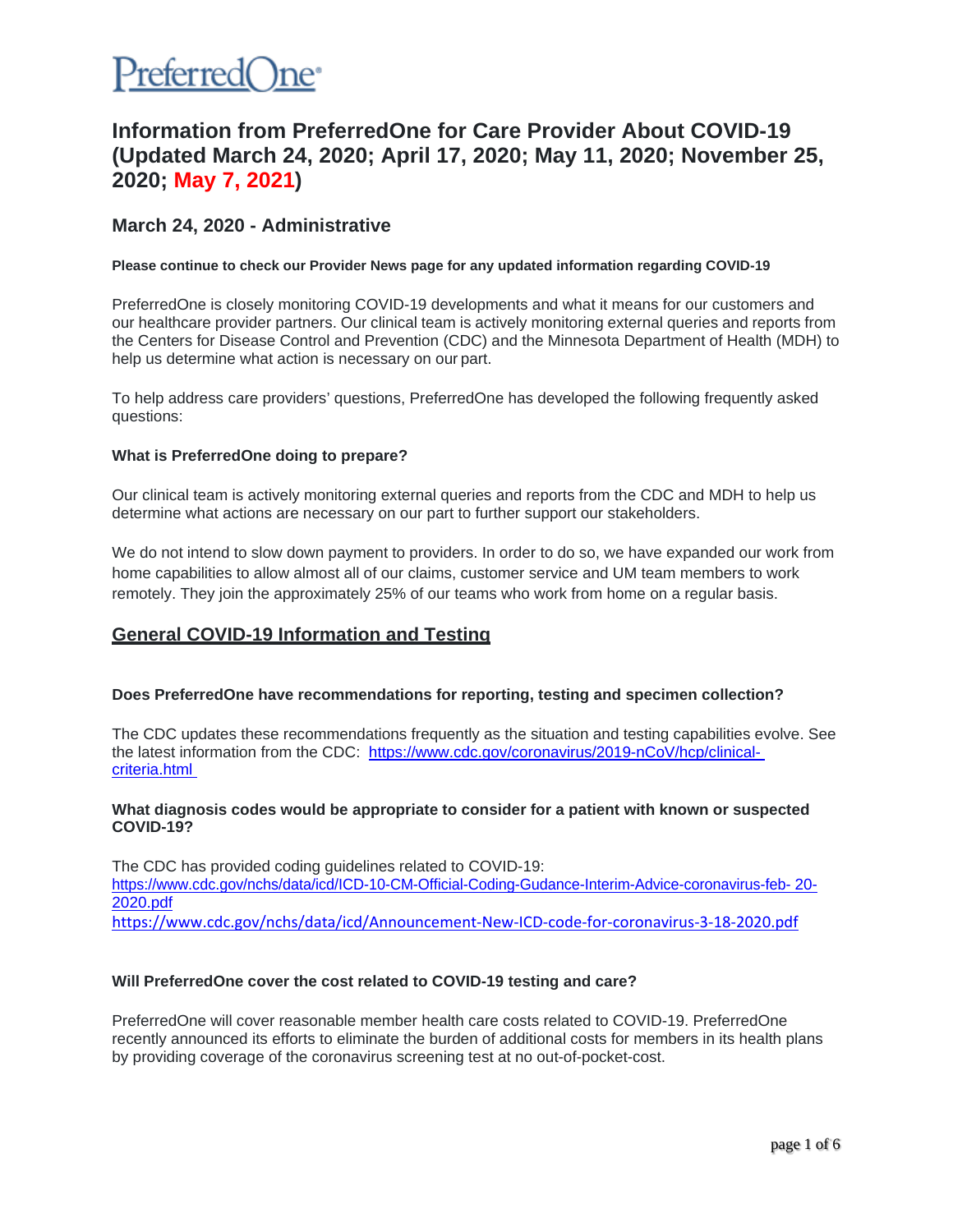

# **What cost-sharing is being waived?**

PreferredOne will waive cost sharing for Centers for Disease Control (CDC) recommended COVID-19 laboratory testing at approved locations in accordance with the CDC guidelines, and the related office, urgent care, emergency and telehealth visits.

The link to the PreferredOne Special Coverage for the COVID-19 Pandemic policy may be found [here.](https://www.preferredone.com/health-and-wellness/COVID/Default.aspx)

# **Does PreferredOne require a prior authorization on the focused test used to diagnose COVID-19?**

No, prior authorization is not required for diagnostic services related to COVID-19 testing.

# **Will PreferredOne accept the CS modifier for COVID-19 testing/treatment? Will that modifier represent any cost sharing implications to members?**

Yes, PreferredOne will accept the CS modifier to be appended to services relating to COVID-19 testing and treatment. The CS modifier will be used for reporting and tracking purposes. Member cost sharing will be applied based upon governing rule and plan benefit language. For additional information on member cost sharing for testing and treatment of COVID-19 please see the PreferredOne Special Coverage for the COVID-19 Pandemic policy [here.](https://www.preferredone.com/health-and-wellness/COVID/Default.aspx)

# **Utilization Management**

# **Has PreferredOne changed Authorization processes to respond to the COVID-19 emergency?**

Yes. PreferredOne is working to accommodate providers as much as possible to facilitate care for our members. The following temporary changes have been put in place effective March 24, 2020 and will continue until further notice. Please be sure to check back to this document periodically for updates regarding when these changes will be discontinued.

**Continue beyond July 1, 2021 Durable Medical Equipment:** PreferredOne currently allows respiratory equipment and supplies needed for discharge from an inpatient setting without requiring prior authorization. This would include items such as oxygen, nebulizers and ventilators. The DME vendor must be an In-Network provider and must be a benefit under the plan for which the member is eligible. Providers are encouraged to work with DME vendors directly to ensure availability and delivery for our members.

**Continue beyond July 1, 2021 SNF/TCU/Inpatient Rehab:** PreferredOne will approve a minimum of 5 days for any SNF/TCU/Inpatient Rehab stay needed to discharge a member from an acute inpatient setting. Notification may be sent at any time during the 5 days and will be approved. Facility provider can be either an In Network or Out of Network provider under the member's plan and must be a benefit under the plan which the member is eligible. In order to have no delay in claims payment, P1 needs to be notified of admission to the SNF/TCU/Inpatient rehab.

**Ends July 1, 2021 Hospital Transfers:** All hospital lateral transfers can occur without approval of PreferredOne. Facilities can transfer a PreferredOne member to another accepting facility as needed during the public health emergency. Facility provider can be either an In Network or Out of Network provider under the member's plan. The accepting facility must send notification to PreferredOne when the member is admitted. For PreferredOne's fully insured plans (PreferredOne Community Health Plan/PCHP) member cost sharing will be waived for hospital transfers with admission dates of 10/1/2020 and beyond until further notice to help address hospital capacity issues during the public health emergency. In order to have no delay in claims payment, P1 must be notified of transfer.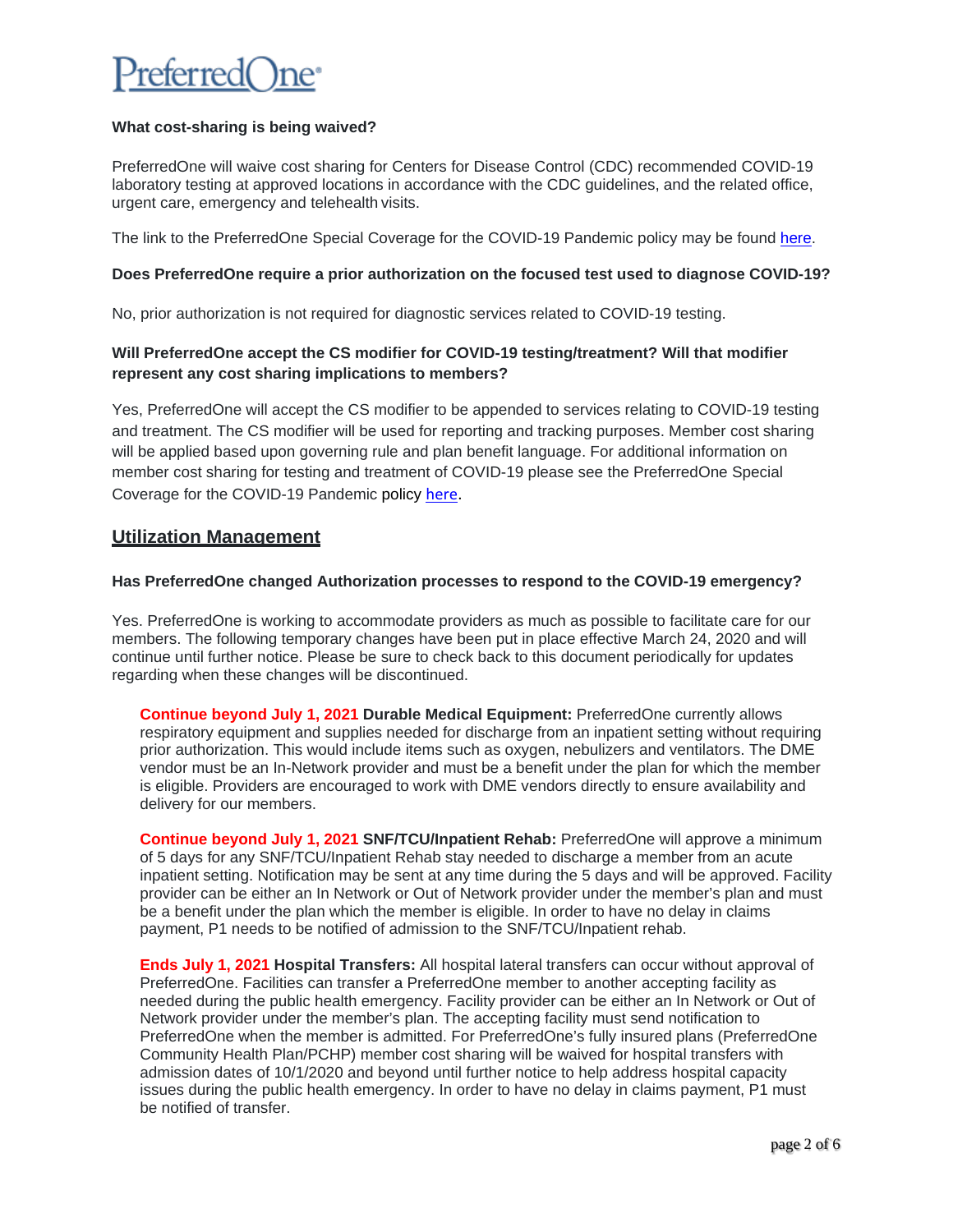

**Continues beyond July 1, 2021 Home Health:** PreferredOne continues to allow 14 days of home health care and related services as prescribed by the ordering physician. Home Health provider must be an In-Network provider and must be a benefit under the plan which the member is eligible. In order to have no delay in claims payment, we do require the home health provider to notify PreferredOne when services begin.

#### **Will PreferredOne allow retro Prior Authorizations during the outbreak?**

PreferredOne will allow retrospective review on services that require prior authorization during this outbreak. However, PreferredOne needs to enter the notification within the system in order to provide payment in a timely manner. We encourage providers to notify PreferredOne within 72 hours of service in order to facilitate timely reimbursement in accordance with plan documents.

As we are seeing a slowing down of spread and a resumption of routine medical services, we will again require prior authorization for all services on our Prior Authorization list as per the provider agreement. For additional information regarding PreferredOne's prior authorization requirements please see our Office Procedures Manual available on our secure provider portal. The Prior Authorization Process policy is located under Section 3, Policy P.

Appeals related to services provided during the federal emergency period are subject to an extended timeline per federal regulations and the CARES act. For information on the CARES act please click [here.](https://www.congress.gov/116/bills/hr748/BILLS-116hr748enr.pdf) For additional information on the appeal extended timelines per federal regulations please click [here](https://www.govinfo.gov/content/pkg/FR-2020-05-04/pdf/2020-09399.pdf) and [here.](https://www.dol.gov/agencies/ebsa/employers-and-advisers/plan-administration-and-compliance/disaster-relief/ebsa-disaster-relief-notice-2021-01)

# **Will I need to acquire a new Prior Authorization for elective procedures that have been postponed?**

All pre-service authorization or inpatient elective procedures that are approved in 2020, will have the date range of the authorization officially extended until at least 12/31/2020. Any new requests will follow PreferredOne's standard approval period of 12 months from the date of the request. There is no need to get updated authorization letters or request an extension. Upon admission, we do request that providers provide notification of admission, so we can make sure there will be no delays in claims payment.

# **Can members refill their prescriptions early if needed?**

Yes, PreferredOne has suspended the refill too soon policy for medications. This allows pharmacies to override refill too soon edits during a declared emergency at the pharmacy counter. Per the Governor's orders these allowances for early refills have been removed as of 9/13/2020.

# **Telemedicine**

#### **Will telemedicine services be reimbursed during the COVID response?**

For all fully-insured plans and most self-insured plans, PreferredOne will allow telephone and telehealth for any covered service by any qualified provider operating within the scope of their license. Providers can bill either a site of service 02 or 11. When billing a site of service 02 please include the -95 modifier to ensure claims are processed correctly. PreferredOne has a handful of self-insured plans that do not provide coverage for telehealth services. We are working with those plans to provide a short-term exception due to the COVID-19 outbreak. Click [here](https://www.preferredone.com/health-and-wellness/COVID/Default.aspx) for the link to the PreferredOne COVID-19 Telehealth policy.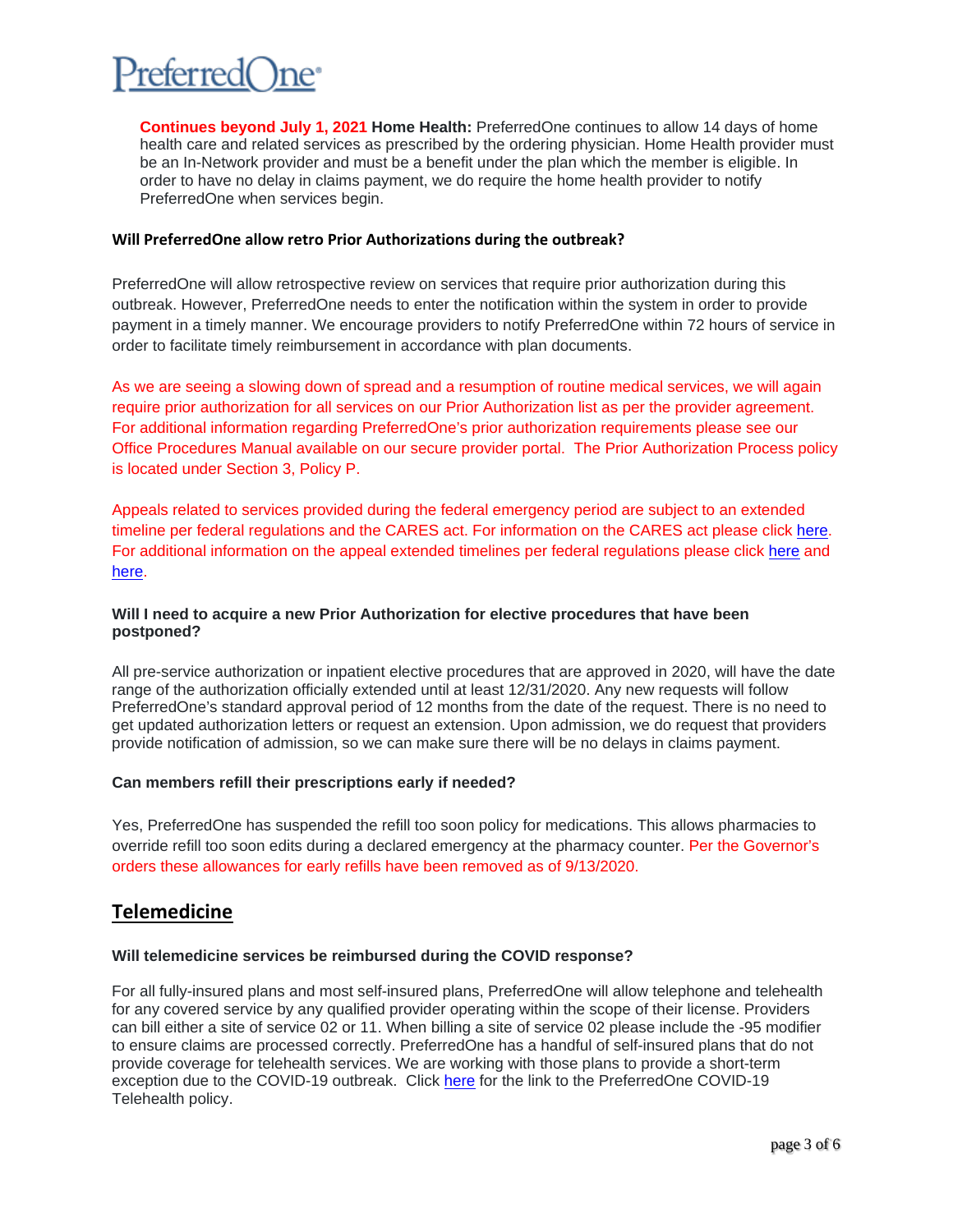

# **Do I need to use a HIPAA-compliant platform?**

No. The HHS Office for Civil Rights (OCR) announced on March 17, 2020, that it will waive potential HIPAA penalties for good faith use of telehealth during the nationwide public health emergency due to COVID-19. This exercise of discretion applies to telehealth provided for any reason, regardless of whether the telehealth service is related to the diagnosis and treatment of health conditions related to COVID-19.

#### **How are telehealth services billed with place of service 02 reimbursed?**

Telehealth services are reimbursed at the same rate as they would be for a face to face visit in an office setting (place of service 11). Due to place of service 02, facility-based reductions will not apply.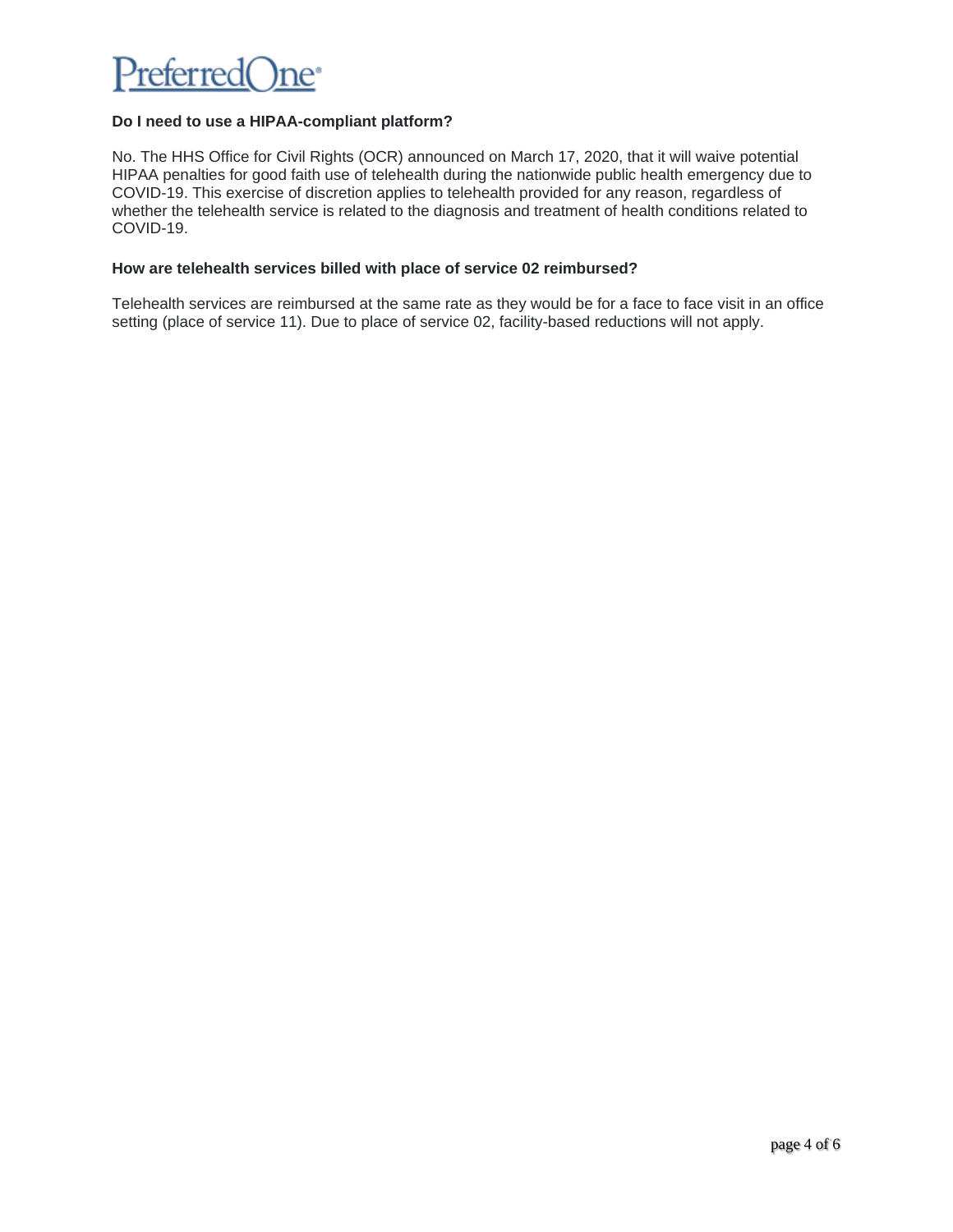# referred

# **What about services delivered via telephone (voice only)?**

PreferredOne encourages the use of audio/visual whenever possible, however, in cases where a member does not have access to visual means, PreferredOne will allow an audio (telephone) only visit.

# **Does telemedicine require prior authorization?**

Telemedicine alone does not require prior authorization. However, services that do require a prior authorization would continue to do so. Refer to the list of prior authorizations on the PreferredOne website. Click [here](https://www.preferredone.com/getting-care/medical-policy/) for the link to the page.

# **Does PreferredOne require additional credentialing for delivering care via telemedicine?**

It may, depending on the provider. If your organization is utilizing providers external to your organization to deliver telemedicine services, this will require credentialing to be reimbursable. For internal providers to your organization, who are already credentialed, providers have two options to ensure claims are not denied:

- 1) Providers may bill the services out of their primary site ofcare.
- 2) Notify PreferredOne of the additional clinic location, and we will set additional locationsas quickly as possible to make sure here is no delay inpayment.

# **Do I need special documentation for visit delivered by telemedicine?**

Yes, since the patient is receiving care remotely and you will be billing for a remote encounter, you need to identify the visit as such. You may do this by using a simple phrase at the end of your documentation that should include the location of the patient and provider and anyone else present during the encounter. Other documentation of the encounter should be similar to a regular face-to-face encounter.

# **Can mental health services be provided via telemedicine by an unlicensed practitioner under clinical supervision from a licensed clinical supervisor?**

Yes, PreferredOne will allow for this and will follow our existing policy language (policy P-36) which reads: *Professional mental health services must be billed on the 837P (professional claim) under the name and NPI of the in network clinical supervisor. CPT/ HCPCS codes must be appended with U7 (physician extender) modifier.*

# **Credentialing and Provider Enrollment**

# **Will PreferredOne allow specialty practitioners to assist with general medicine services?**

Yes, PreferredOne will be relaxing restrictions on provider requirements to practice within a narrow specialty scope. For example, if a health system must redeploy advanced practice professionals from surgery or GI or cardiology into general medicine to handle an influx of COVID-19 patients, PreferredOne will not be a barrier to coverage of those services. This relaxing of this credentialing restriction applies to all currently credentialed PreferredOne providers at the following licensure levels: MD, DO, NP, PA.